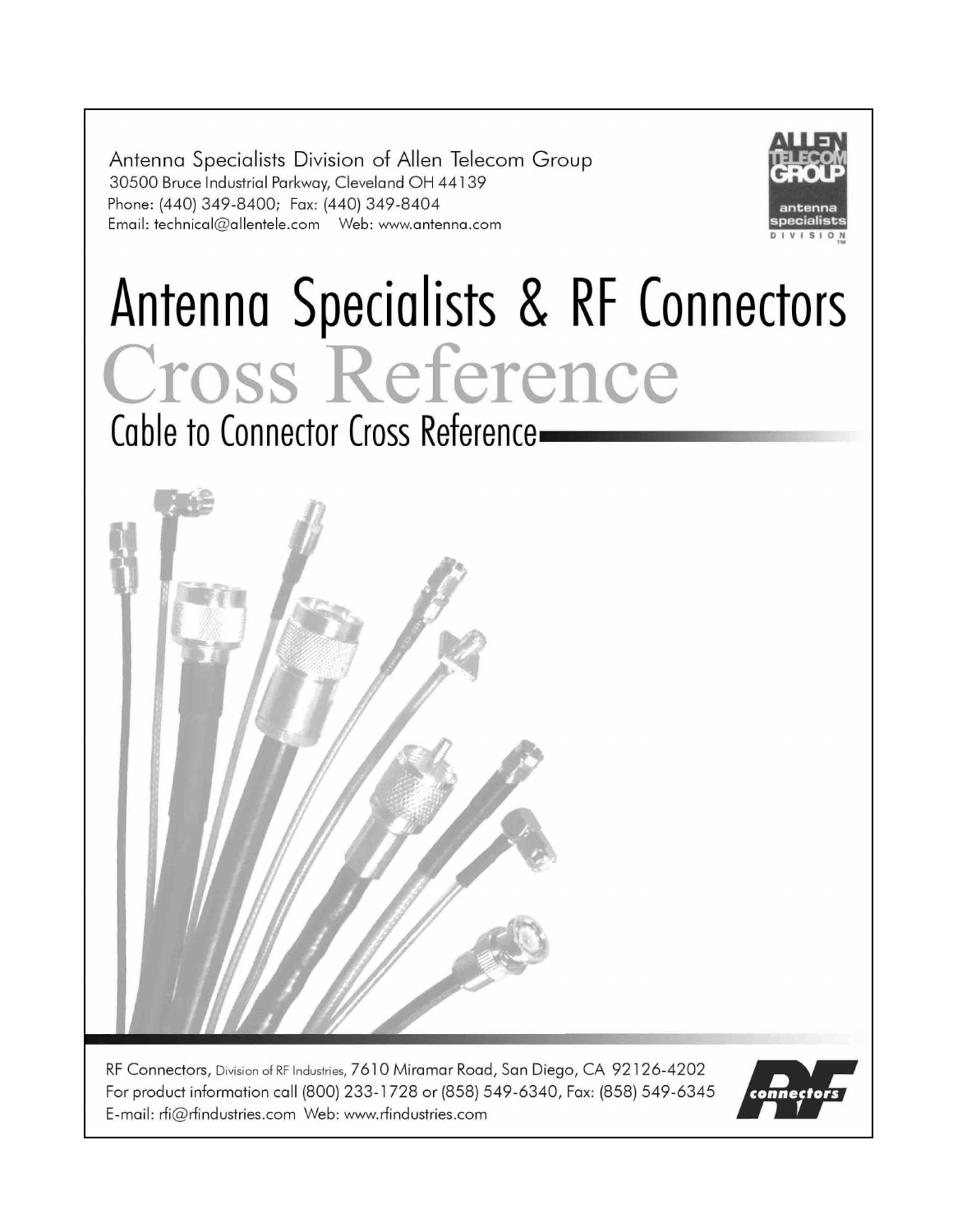## **HOW TO USE THIS MANUAL**

This manual is organized first by **Antenna Specialists** Cable groups and second by the types of RFI connectors available for those groups. The connectors are divided into subgroups by type.

Each connector listing contains the RFI part number, the description and the materials used for each connector. The materials listings consist of the body, shell, pin/contact, and dielectric.

The Cable Number Locator below is supplied for easy cross-referencing by cable number to page number.

#### *Example:*

*You need to know if RFI has an N Male Clamp Solder Plug for <i>Antenna Specialists Pro-flex 800.* 

*Refer to the table below for Antenna Specialists Pro-flex 800. Go to page 5. Under the heading for Antenna Specialists, Pro-flex 800 you will find RFB-1101-1P and other options.* 

From the description and the materials information you are able to determine if one of these connectors works for your application. The legend on page two explains the material codes used in this manual.

**Part numbers with an**  $(*)$  **are special order only.** If you have special requirements, please contact RF Industries' Sales Department for assistance.

| Cable #  | Page # | $ $ Cable $#$ $ $ | Page $\#$ Cable $\#$ |               | Page # |
|----------|--------|-------------------|----------------------|---------------|--------|
|          |        |                   |                      |               |        |
| $18-1-2$ |        | KF214             |                      | Pro-flex 800  |        |
| 18-158-2 |        | $K-214$           |                      | Pro-flex Plus |        |

#### **Cable Number Locator**

*The information found in this guide was compiled using specifications that were current at the time of compilation. Please note that manufacturer's specifications are subject to change without notice. We therefore suggest that after using this guide to make your initial connector selections, you should obtain the latest product specifications from this cable manufacturer and RF Industries.*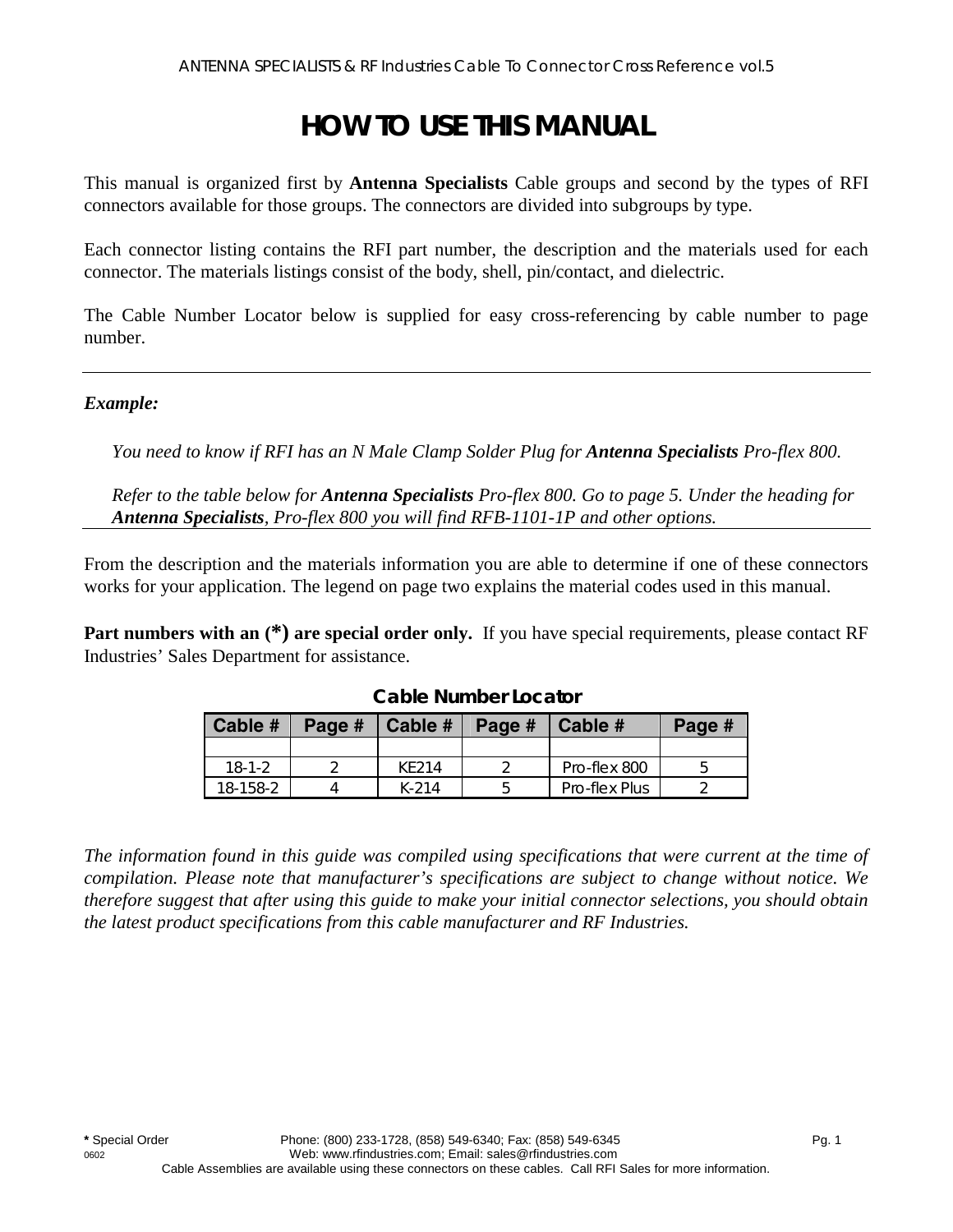## **ANTENNA SPECIALISTS & RF INDUSTRIES CABLE TO CONNECTOR CROSS REFERENCE**

|                             | Legend                      |                    |                                    |  |  |  |  |
|-----------------------------|-----------------------------|--------------------|------------------------------------|--|--|--|--|
| <b>BODY PLATING</b>         | <b>SHELL PLATING</b>        | <b>PIN/CONTACT</b> | <b>DIELECTRIC</b>                  |  |  |  |  |
| C - Chrome                  | C - Black Chrome            | $G -$ Gold         | <b>B</b> - Bakelite, Dap, Phenolic |  |  |  |  |
| $G - Gold$                  | $G -$ Gold                  | $N -$ Nickel       | D - Delrin, Polypropylene          |  |  |  |  |
| $N -$ Nickel                | N - Nickel                  | $S - Silver$       | T-PTFF                             |  |  |  |  |
| $S - Silver$                | S - Silver                  |                    |                                    |  |  |  |  |
| <b>SS - Stainless Steel</b> | <b>SS</b> - Stainless Steel |                    |                                    |  |  |  |  |

#### **Antenna Specialists KE214, 18-1-2, Proflex Plus**

| <b>PART NUMBER</b>  | <b>DESCRIPTION</b>                                                                | <b>BODY</b>    | <b>SHELL</b>   | P/C                     | <b>DIE</b>              |
|---------------------|-----------------------------------------------------------------------------------|----------------|----------------|-------------------------|-------------------------|
|                     | <b>BNC</b>                                                                        |                |                |                         |                         |
| RFB-1100-2          | BNC Male Clamp Solder Plug (Captive Pin); UG-88D/U                                | N              | N              | G                       | D                       |
| <b>RFB-1100-2ST</b> | BNC Clamp Solder Plug(Captive Pin); UG-88/U, C/U, D/U, E/U                        | S              | S              | G                       | $\mathsf T$             |
| <b>RFB-1102-T</b>   | <b>BNC Male Solderless Plug</b>                                                   | N              | N              | S                       | T                       |
| <b>RFB-1104</b>     | <b>BNC Male Twist-on Plug</b>                                                     | N              | N              | $\mathbf S$             | D                       |
| RFB-1106-2          | BNC Male Crimp Plug; UG-1785/U                                                    | N              | N              | $\overline{\mathsf{G}}$ | $\overline{D}$          |
| <b>RFB-1106-2ST</b> | BNC Male Crimp Plug; UG-1785/U                                                    | $\overline{s}$ | S              | G                       | $\overline{\mathsf{T}}$ |
| <b>RFB-1106-2T</b>  | BNC Male Crimp Plug; UG-1785/U                                                    | N              | N              | G                       | $\overline{\mathsf{T}}$ |
| RFB-1106-9          | BNC Male Q/D Univ. Crimp Plug; for BNC, TNC, & N Female                           | N              | N              | G                       | D                       |
| RFB-1106-C-03       | BNC Male Crimp with BeCu Contact                                                  | ${\sf N}$      | N              | G                       | D                       |
| RFB-1110-C-04       | <b>BNC Male Right Angle Clamp Plug</b>                                            | $\mathbf S$    | S              | G                       | $\overline{\mathsf{T}}$ |
| <b>RFB-1110-S</b>   | BNC Male Right Angle Solder Plug; UG-913/U, A/U                                   | S              | S              | S                       | $\mathsf T$             |
| RFB-1110-1          | <b>BNC Male Right Angle Crimp Plug</b>                                            | N              | N              | G                       | $\overline{\mathsf{T}}$ |
| RFB-1110-C-04       | <b>BNC Male Right Angle Clamp Plug</b>                                            | S              | S              | G                       | $\mathsf{T}$            |
| <b>RFB-1117</b>     | <b>BNC Female Crimp Bulkhead Jack</b>                                             | N              | ---            | G                       | D                       |
| <b>RFB-1121</b>     | <b>BNC Female Twist-on Jack</b>                                                   | N              | ---            | S                       | $\overline{D}$          |
| RFB-1123-1          | <b>BNC Female Crimp Jack</b>                                                      | N              | ---            | G                       | $\overline{\mathsf{T}}$ |
| <b>RFB-1160</b>     | BNC Wall Plate Flush Mount Crimp Jack                                             | N              | ---            | G                       | D                       |
| <b>RFB-1161</b>     | BNC Wall Plate Flush Mount Twist on Jack                                          | N              | ---            | G                       | $\mathsf{D}$            |
|                     | <b>7/16 Din</b>                                                                   |                |                |                         |                         |
| RFD-1600-2-C        | 7/16 Din Male Clamp Plug Combo Straight or Right Angle                            | ${\mathsf S}$  | S              | S                       | Т                       |
| <b>RFD-1605-2-C</b> | 7/16 Din Male Crimp Plug Combo Straight or Right Angle                            | $\mathbf S$    | $\mathbf S$    | S                       | $\mathsf T$             |
| RFD-1625-2-C        | 7/16 Din Female Clamp Jack Combo Straight or Right Angle                          | $\mathbf S$    | ---            | $\mathbf S$             | T                       |
| RFD-1630-2-C        | 7/16 Din Female Crimp Jack Combo Straight or Right Angle                          | $\overline{s}$ | $---$          | S                       | $\overline{\mathsf{T}}$ |
| RFD-1641-2-C*       | 7/16 Din Female 4-Hole Flange Clamp Panel Mount, Combo<br>Straight or Right Angle | S              | ---            | S                       | $\mathsf{T}$            |
| RFD-1642-2-C*       | 7/16 Din Female 4-Hole Flange Crimp Panel Mount, Combo<br>Straight or Right Angle | S              | ---            | S                       | $\overline{1}$          |
|                     | <b>FME</b>                                                                        |                |                |                         |                         |
| <b>RFE-6000-C</b>   | <b>FME Male Crimp</b>                                                             | N              | $\overline{a}$ | G                       | $\mathsf{T}$            |
| RFE-6000-6C*        | FME Male Crimp, Black                                                             | C              | $---$          | G                       | $\mathsf T$             |
| <b>RFE-6050-C</b>   | FME Female Crimp                                                                  | N              | ---            | G                       | T                       |
| RFE-6050-6C*        | FME Female Crimp, Black                                                           | $\mathsf{C}$   | ---            | G                       | $\overline{\mathsf{T}}$ |

**\*** Special Order Phone: (800) 233-1728, (858) 549-6340; Fax: (858) 549-6345 Pg. 2 0602 Web: www.rfindustries.com; Email: sales@rfindustries.com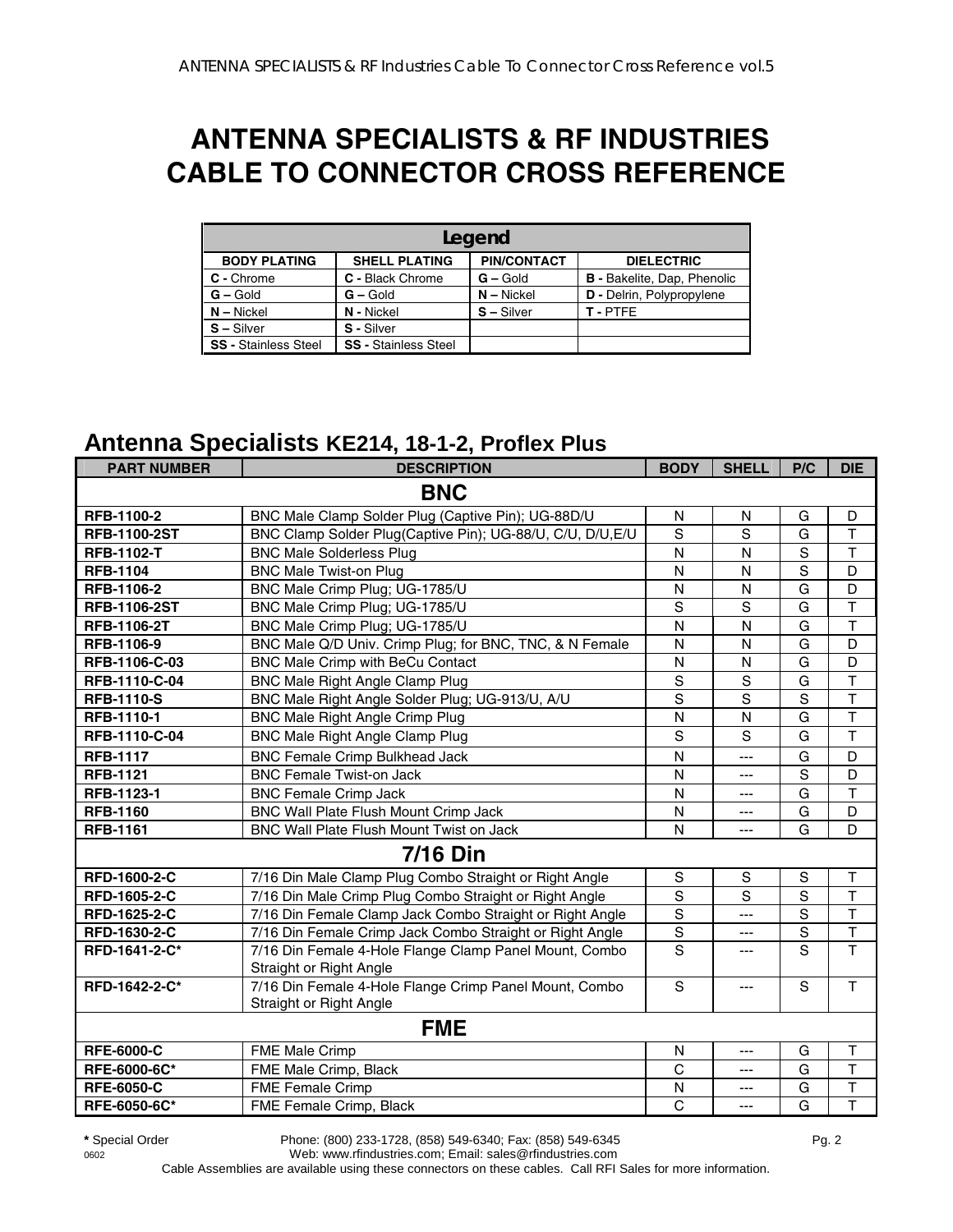| <b>PART NUMBER</b> | <b>DESCRIPTION</b>                                                  | <b>BODY</b>    | <b>SHELL</b>          | P/C         | <b>DIE</b>              |
|--------------------|---------------------------------------------------------------------|----------------|-----------------------|-------------|-------------------------|
|                    | N                                                                   |                |                       |             |                         |
| <b>RFN-1000-N</b>  | N Male Solder Clamp Plug; UG-536 B/U                                | N              | N                     | G           | $\mathsf T$             |
| <b>RFN-1000-1S</b> | N Male Solder Clamp Plug; UG-536 A/U                                | S              | S                     | G           | $\mathsf{T}$            |
| <b>RFN-1001-S</b>  | N Male Solder Plug                                                  | S              | S                     | G           | $\mathsf T$             |
| <b>RFN-1005-2N</b> | N Male Crimp Plug                                                   | N              | N                     | G           | $\mathsf{T}$            |
| <b>RFN-1005-3C</b> | N Male Crimp Plug                                                   | $\mathbf S$    | ${\mathsf S}$         | G           | $\top$                  |
| <b>RFN-1005-5</b>  | N Male Crimp Plug (Quick Disconnect)                                | $\mathbb S$    | S                     | G           | $\mathsf T$             |
| <b>RFN-1009-C</b>  | N Male Right Angle Crimp Plug                                       | $\mathbf S$    | $\mathbf S$           | G           | $\overline{\mathsf{T}}$ |
| RFN-1009-C-03      | N Male Right Angle Crimp Plug, Square Body                          | $\mathbf S$    | S                     | G           | $\mathsf T$             |
| RFN-1021-6         | N Female Chassis, 4-Hole Flange, Solder Clamp                       | $\mathbf S$    | $---$                 | G           | $\top$                  |
| RFN-1022-8-C       | N Female Crimp Blkhd, Rear Mount w/ O-Ring, for RG-58/U             | N              | ---                   | G           | $\top$                  |
| RFN-1025-1         | N Female Cable Clamp Jack; UG-536B/U                                | $\mathbf S$    | $\qquad \qquad -$     | G           | $\mathsf T$             |
| <b>RFN-1027</b>    | N Female Crimp Cable Jack                                           | $\overline{s}$ | ---                   | G           | $\mathsf{T}$            |
|                    | <b>Modified Shell SMA</b>                                           |                |                       |             |                         |
| <b>RFS-2006</b>    | SMA Male Right Angle Crimp with Modified Shell                      | N              | $\scriptstyle \cdots$ | G           | T                       |
|                    | <b>TNC</b>                                                          |                |                       |             |                         |
| <b>RFT-1200</b>    | TNC Male Clamp Solder Plug; MS39012/26-0101                         | N              | N                     | $\mathbb S$ | $\top$                  |
| RFT-1202-2         | TNC Male Crimp Plug (Captive Pin); MS39012/26-0011                  | N              | N                     | G           | D                       |
| <b>RFT-1202-2B</b> | TNC Male Crimp Plug (Black Body); MS39012/26-001                    | C              | $\mathsf{C}$          | G           | D                       |
| RFT-1202-2T        | TNC Male Crimp Plug (Captive Pin); MS39012/26-0011                  | N              | N                     | G           | $\top$                  |
| RFT-1202-5         | TNC Male Crimp Plug; (Quick Disconnect)                             | N              | N                     | G           | D                       |
| <b>RFT-1204</b>    | <b>TNC Male Solderless Plug</b>                                     | N              | N                     | $\mathbf S$ | D                       |
| <b>RFT-1206</b>    | TNC Male Twist on Plug; AMP 2221983-7                               | N              | N                     | S           | D                       |
| <b>RFT-1212</b>    | TNC Female Crimp Bulkhead Jack; MS39012/23329/4-14                  | $\mathsf{N}$   | ---                   | G           | D                       |
| <b>RFT-1214</b>    | TNC Female Twist on Cable Jack                                      | N              | $\qquad \qquad -$     | S           | D                       |
| RFT-1216-1         | TNC Female Crimp Cable Jack; MS39012/27-0504                        | ${\sf N}$      | ---                   | G           | D                       |
| <b>RFT-1218</b>    | TNC Male R/A Crimp Plug; MS39012/30-0504                            | N              | N                     | G           | $\mathsf{T}$            |
|                    | <b>UHF</b>                                                          |                |                       |             |                         |
| <b>RFU-500</b>     | UHF Solder Plug; PL-259; Use with RFU-530 Reducer                   | S              | N                     | S           | Dap                     |
| <b>RFU-501</b>     | UHF Solder Plug; PL-259; Use with RFU-530-S Reducer                 | S              | S                     | S           | $\mathsf{T}$            |
| <b>RFU-504</b>     | UHF Male Push on Ferrule (No Installation Tools); PL-259            | N              | N                     | S           | Dap                     |
| <b>RFU-505</b>     | <b>UHF Male Crimp Plug</b>                                          | N              | N                     | S           | Dap                     |
| <b>RFU-505-ST</b>  | <b>UHF Male Crimp Plug</b>                                          | $\mathsf S$    | S                     | S           | T                       |
| <b>RFU-505-5</b>   | UHF Male Crimp Plug (Short Crimp)                                   | N              | $\mathsf{N}$          | N           | D                       |
| <b>RFU-520</b>     | UHF Female Cable Clamp Jack                                         | N              | $---$                 | S           | J.                      |
| <b>RFU-527</b>     | <b>UHF Female Crimp</b>                                             | N              | N                     | S           | D                       |
| <b>RFU-527-T</b>   | <b>UHF Female Crimp Jack</b>                                        | N              |                       | S           | Т                       |
| <b>RFU-530</b>     | Adapter/Reducer; Use with RFU-500                                   | N              |                       | ---         | ---                     |
| <b>RFU-530-S</b>   | Adapter/Reducer; Use with RFU-501                                   | S              | ---                   | ---         | ---                     |
| <b>RFU-530-Z*</b>  | Adapter/Reducer; Use with RFU-500 & 501                             | N              | ---                   | ---         | ---                     |
|                    | <b>Mini-UHF</b>                                                     |                |                       |             |                         |
| <b>RFU-600</b>     | Mini-UHF Push-on Ferrule Plug (No Installation Tools<br>Needed)     | N              | N                     | S           | $\mathsf{T}$            |
| <b>RFU-600-1</b>   | Mini-UHF Male Crimp Plug; (AMP Drawn Metal Type)                    | N              | N                     | S           | D                       |
| <b>RFU-600-2</b>   | Mini-UHF Male Crimp Plug, Short, Black Chrome; Onaglass<br>Antennas | C              | C                     | G           | D                       |
| <b>RFU-600-5</b>   | Mini-UHF Male Crimp Plug (Quick Disconnect)                         | N              | N                     | G           | D                       |
| <b>RFU-600-6</b>   | Mini-UHF Male Crimp Plug; AMP 2266-001, Amphenol 81-<br>115         | N              | N                     | S           | D                       |
| <b>RFU-600-10C</b> | Mini-UHF Male R/A Crimp Plug                                        | ${\sf N}$      | ${\sf N}$             | G           | T                       |
| * Special Order    | Phone: (800) 233-1728, (858) 549-6340; Fax: (858) 549-6345          |                |                       |             | Pg. 3                   |

0602 Web: www.rfindustries.com; Email: sales@rfindustries.com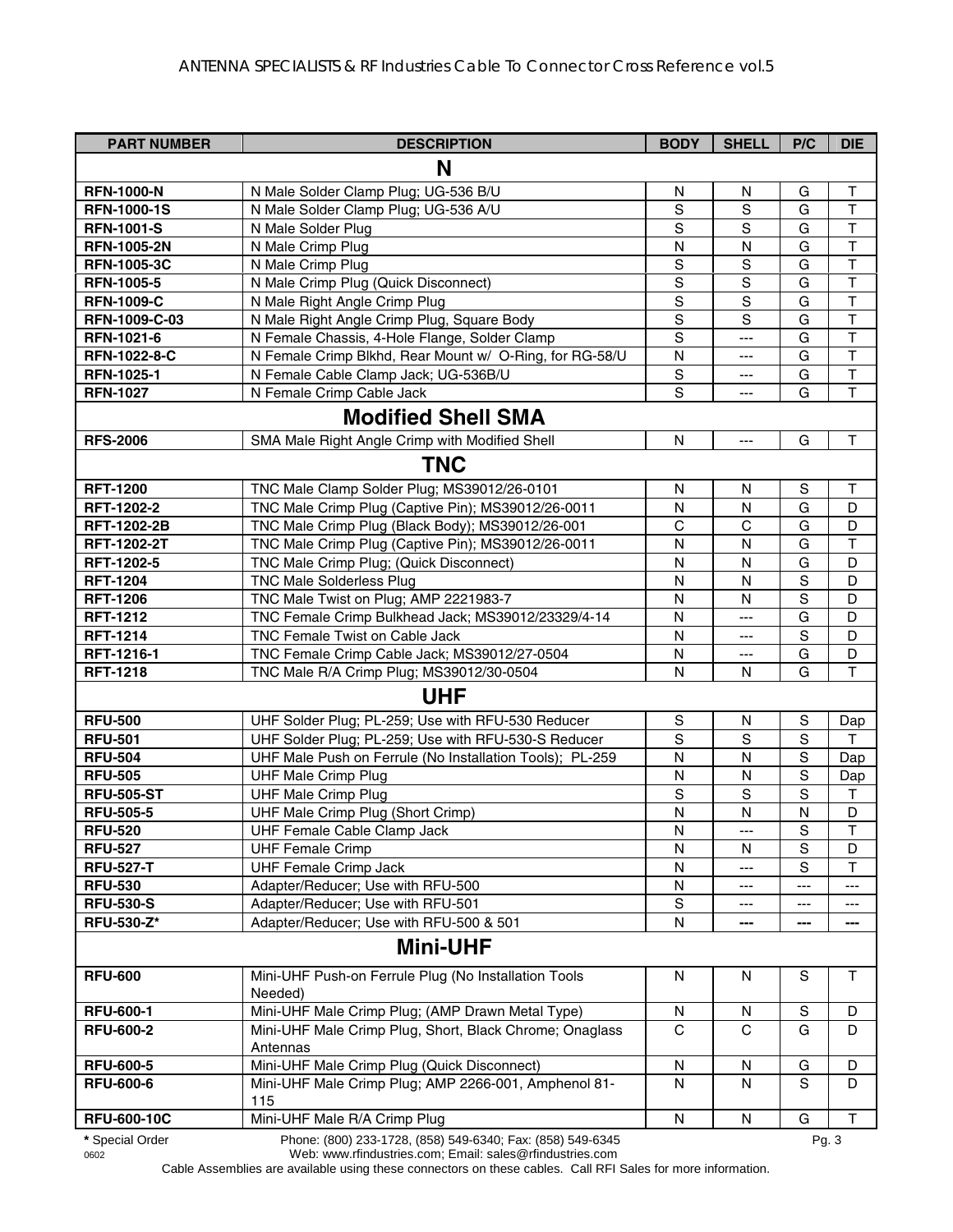| <b>RFI'</b><br>-0U<br>- 15 | -<br>. .<br>JHI<br>Jack<br>Crimp<br>-emale<br>Mini-                                            | N | ---  |   |  |
|----------------------------|------------------------------------------------------------------------------------------------|---|------|---|--|
| RFI                        | -<br><b>Mount Bulkhead</b><br>. .<br>JHI<br>' Jack<br><b>Rear</b><br>-emale<br>Crimp<br>Mini-1 | N | $--$ | - |  |

| <b>PART NUMBER</b> | <b>DESCRIPTION</b>                                      | <b>BODY</b>  | <b>SHELL</b> | P/C | <b>DIE</b>              |
|--------------------|---------------------------------------------------------|--------------|--------------|-----|-------------------------|
|                    | <b>Reverse Polarity</b>                                 |              |              |     |                         |
| <b>RP-1005-C</b>   | N Reverse Polarity Male Crimp Plug (Female Contact)     | N            | N            | G   | $\mathsf T$             |
| <b>RP-1106-C</b>   | BNC Reverse Polarity Male Crimp Plug (Female Contact)   | N            | N            | G   | $\top$                  |
| <b>RP-1117-C</b>   | BNC Reverse Polarity Crimp Bulkhead Jack (Male Contact) | N            | ---          | G   | $\overline{\mathsf{T}}$ |
| <b>RP-1202-C</b>   | TNC Reverse Polarity Male Crimp Plug (Female Contact)   | N            | N            | G   | $\mathsf{T}$            |
| <b>RP-1212-C</b>   | TNC Reverse Polarity Crimp Bulkhead Jack (Male Contact) | N            | ---          | G   | $\mathsf{T}$            |
| <b>RP-3000-C</b>   | SMA Reverse Polarity Male Crimp Plug (Female Contact)   | N            | N            | G   | $\overline{\mathsf{T}}$ |
| RP-3000-1C         | SMA Reverse Polarity Male Crimp Plug (Female Contact)   | G            | G            | G   | T                       |
| RP-3010-1C         | SMA Reverse Polarity R/A Crimp Plug (Female Contact)    | G            | G            | G   | $\overline{\mathsf{T}}$ |
| RP-3050-1C         | SMA Reverse Polarity Crimp Jack (Male Contact)          | N            | ---          | G   | $\overline{\mathsf{T}}$ |
| RP-3252-1C         | SMA Reverse Polarity Crimp Bulkhead Jack (Male Contact) | G            | $---$        | G   | T                       |
|                    | <b>SMA</b>                                              |              |              |     |                         |
| <b>RSA-3000-C</b>  | <b>SMA Male Crimp Plug</b>                              | $\mathsf{N}$ | N            | G   | $\mathsf T$             |
| <b>RSA-3000-1C</b> | SMA Male Crimp Plug, Three Piece                        | N            | G            | G   | $\mathsf{T}$            |
| <b>RSA-3010-C</b>  | SMA Male R/A Crimp Plug                                 | N            | N            | G   | T                       |
| <b>RSA-3050-C</b>  | <b>SMA Female Crimp</b>                                 | N            | ---          | G   | T                       |
| RSA-3060-C*        | SMA Female Right Angle Crimp Jack                       | N            | $---$        | G   | $\overline{\mathsf{T}}$ |
| <b>RSA-3100-C</b>  | SMA Male Clamp Solder Plug                              | N            | N            | G   | $\overline{\mathsf{T}}$ |
| <b>RSA-3110-C</b>  | SMA Male Right Angle Clamp Plug                         | N            | N            | G   | $\overline{\mathsf{T}}$ |
| RSA-3220-C*        | SMA Male Crimp Bulkhead, 2-Hole Flange                  | N            | N            | G   | $\overline{\mathsf{T}}$ |
| RSA-3230-C*        | SMA Male Crimp Bulkhead, 4-Hole Flange                  | N            | N            | G   | T                       |
| RSA-3252-1C*       | SMA Female Crimp Bulkhead                               | G            | ---          | G   | $\overline{\mathsf{T}}$ |
| <b>RSA-3252-C</b>  | SMA Female Crimp Bulkhead                               | N            | ---          | G   | $\overline{\mathsf{T}}$ |
| <b>RSA-3260-C</b>  | SMA Female Crimp Bulkhead, 2-Hole Flange                | N            | ---          | G   | $\mathsf{T}$            |
| <b>RSA-3270-C</b>  | SMA Female Crimp Bulkhead, 4-Hole Flange                | N            | $---$        | G   | $\mathsf{T}$            |
|                    | <b>Reverse Thread</b>                                   |              |              |     |                         |
| <b>RT-1005-C</b>   | N Reverse Thread Male Crimp Plug                        | N            | N            | G   | $\top$                  |
| RT-1009-C-03       | N Reverse Thread Right Angle Male Crimp Plug            | N            | N            | G   | $\mathsf{T}$            |
| <b>RT-1200-C</b>   | TNC Reverse Thread Male Clamp Plug                      | N            | N            | S   | $\overline{\mathsf{T}}$ |
| <b>RT-1202-C</b>   | TNC Reverse Thread Male Crimp Plug                      | N            | N            | G   | D                       |
| RT-3000-1C         | SMA Reverse Thread Male Crimp Plug                      | N            | N            | G   | T                       |

### **Antenna Specialists 18-158-2**

| <b>PART NUMBER</b>  | <b>DESCRIPTION</b>                               | <b>BODY</b> | <b>SHELL</b> | P/C | <b>DIE</b> |
|---------------------|--------------------------------------------------|-------------|--------------|-----|------------|
|                     | <b>BNC</b>                                       |             |              |     |            |
| <b>RFB-1101-1EN</b> | BNC Male Clamp Solder Plug; UG-959A/U            | N           | N            | G   | D          |
|                     | <b>7/16 Din</b>                                  |             |              |     |            |
| RFD-1600-2-E        | Male Clamp Combination Connector                 | S           | S            | S   | т          |
| <b>RFD-1605-2-E</b> | Male Crimp Combination Connector                 | S           | S            | S   |            |
| RFD-1625-2-E        | Female Clamp Combination Connector               | S           | ---          | S   |            |
| RFD-1630-2-E        | Female Crimp Combination Connector               | S           | ---          | S   | т          |
| RFD-1641-2-E*       | Female 4 Hole Flange Clamp Combination Connector | S           | ---          | S   |            |
| RFD-1642-2-E*       | Female 4 Hole Flange Crimp Combination Connector | S           | $---$        | S   |            |
|                     | N                                                |             |              |     |            |
| <b>RFN-1001-S</b>   | N Male Solder Plug                               | S           | S            | G   | T          |
| <b>RFN-1002-1N</b>  | N Male Solder Clamp Plug                         | N           | N            | G   | т          |
| <b>RFN-1002-1S</b>  | N Male Solder Clamp Plug                         | S           | S            | G   |            |

**\*** Special Order Phone: (800) 233-1728, (858) 549-6340; Fax: (858) 549-6345 Pg. 4 Web: www.rfindustries.com; Email: sales@rfindustries.com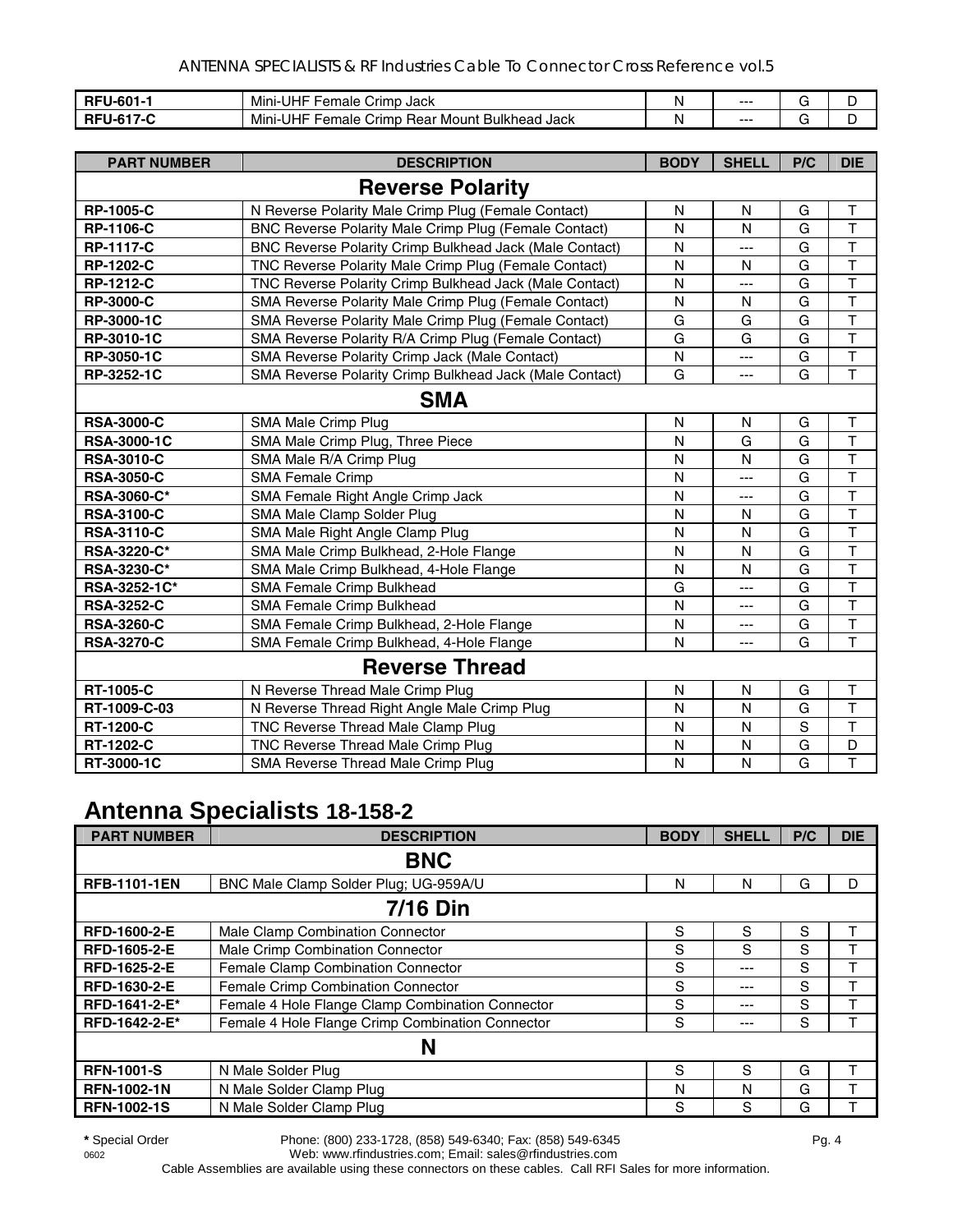ANTENNA SPECIALISTS & RF Industries Cable To Connector Cross Reference vol.5

| <b>RFN-1006-3E</b> | N Male Crimp Plug; UG-1681/U                                   | S           | S            | G   | т          |  |
|--------------------|----------------------------------------------------------------|-------------|--------------|-----|------------|--|
| <b>RFN-1008-3E</b> | N Male Right Angle Clamp Plug                                  | S           | S            | G   | т          |  |
| <b>RFN-1009-3E</b> | N Male Right Angle Crimp Plug                                  | S           | S            | G   | т          |  |
| RFN-1021-7*        | N Female 4-Hole Flange Panel Mount Clamp                       | S           | ---          | G   | T          |  |
| <b>RFN-1024-1</b>  | N Female Cable Clamp Jack; UG-23D/U, F/U                       | S           | ---          | G   | T          |  |
| <b>PART NUMBER</b> | <b>DESCRIPTION</b>                                             | <b>BODY</b> | <b>SHELL</b> | P/C | <b>DIE</b> |  |
| <b>RFN-1028</b>    | N Female Crimp Jack                                            | S           | ---          | G   | т          |  |
| <b>TNC</b>         |                                                                |             |              |     |            |  |
| RFT-1218-E*        | TNC Male Right Angle Crimp Plug                                | N           | N            | G   | T          |  |
| <b>RFT-1219-E</b>  | TNC Male Right Angle Clamp Plug                                | N           | N            | G   | Т          |  |
| <b>UHF</b>         |                                                                |             |              |     |            |  |
| <b>RFU-500</b>     | UHF Solder Plug; PL-259                                        | S           | N            | S   | Dap        |  |
| <b>RFU-501</b>     | UHF Solder Plug; PL-259                                        | S           | S            | S   | т          |  |
| <b>RFU-503</b>     | UHF Male, Waterproof Plug (w/ Silicon Rubber O-Rings / Seals); | N           | N            | S   | Т          |  |
|                    | PL-259                                                         |             |              |     |            |  |
| <b>RFU-507</b>     | <b>UHF Male Crimp Plug</b>                                     | N           | N            | S   | Dap        |  |
| <b>RFU-507-S</b>   | <b>UHF Male Crimp Plug</b>                                     | S           | S            | S   | Dap        |  |
| <b>RFU-507-ST</b>  | <b>UHF Male Crimp Plug</b>                                     | S           | S            | S   | Τ          |  |
| <b>RFU-520-1E</b>  | <b>UHF Female Cable Clamp Jack</b>                             | N           | ---          | S   | T          |  |
|                    | <b>MHV</b>                                                     |             |              |     |            |  |
| <b>RHV-100-E</b>   | Medium High Voltage Male Clamp Plug                            | N           | N            | G   | т          |  |

#### **Antenna Specialists Pro-flex 800, K-214**

| <b>PART NUMBER</b>  | <b>DESCRIPTION</b>                                         | <b>BODY</b>    | <b>SHELL</b>   | P/C            | <b>DIE</b>              |  |  |
|---------------------|------------------------------------------------------------|----------------|----------------|----------------|-------------------------|--|--|
|                     | <b>BNC</b>                                                 |                |                |                |                         |  |  |
| RFB-1101-1P         | <b>BNC Male Clamp Plug</b>                                 | N              | N              | S              | $\mathsf T$             |  |  |
| RFB-1107-1P         | <b>BNC Male Crimp Plug</b>                                 | N              | N              | G              | D                       |  |  |
| <b>RFB-1110-P</b>   | <b>BNC Male Right Angle Crimp Plug</b>                     | N              | N              | G              | $\top$                  |  |  |
| <b>RFB-1124-1P</b>  | <b>BNC Female Crimp Jack</b>                               | N              | ---            | G              | D                       |  |  |
|                     | N                                                          |                |                |                |                         |  |  |
| <b>RFN-1001-S</b>   | N Male Solder Plug                                         | ${\mathsf S}$  | $\mathbf S$    | G              | $\mathsf T$             |  |  |
| <b>RFN-1004-1SP</b> | N Male Clamp Plug                                          | $\overline{s}$ | $\overline{s}$ | G              | $\overline{\mathsf{T}}$ |  |  |
| <b>RFN-1007-2SP</b> | N Male Crimp Plug                                          | S              | S              | G              | $\overline{\mathsf{T}}$ |  |  |
| <b>RFN-1009-P</b>   | N Male Right Angle Crimp Plug                              | N              | $\mathsf{N}$   | G              | $\overline{\mathsf{T}}$ |  |  |
| <b>RFN-1026-1P</b>  | N Female Clamp Jack                                        | S              | $\overline{a}$ | G              | $\overline{\mathsf{T}}$ |  |  |
| <b>RFN-1029-SP</b>  | N Female Crimp Jack                                        | $\overline{s}$ | $---$          | G              | $\overline{\mathsf{T}}$ |  |  |
|                     | <b>TNC</b>                                                 |                |                |                |                         |  |  |
| <b>RFT-1201-1P</b>  | <b>TNC Male Clamp Plug</b>                                 | N              | N              | G              | $\mathsf{T}$            |  |  |
| <b>RFT-1203-1P</b>  | <b>TNC Male Crimp Plug</b>                                 | N              | N              | G              | D                       |  |  |
| <b>RFT-1213-P</b>   | TNC Female Crimp Rear Mount Bulkhead Jack                  | N              | $---$          | S              | D                       |  |  |
| <b>RFT-1217-P</b>   | TNC Female Crimp Jack                                      | N              | $\cdots$       | G              | D                       |  |  |
|                     | <b>UHF</b>                                                 |                |                |                |                         |  |  |
| <b>RFU-500</b>      | <b>UHF Male Solder Plug</b>                                | S              | N              | $\mathbf S$    | Dap                     |  |  |
| <b>RFU-501</b>      | <b>UHF Male Solder Plug</b>                                | $\overline{s}$ | S              | $\overline{s}$ | T                       |  |  |
| <b>RFU-508-P</b>    | <b>UHF Male Crimp Plug</b>                                 | N              | N              | S              | Dap                     |  |  |
| <b>RFU-531</b>      | Adapter/Reducer; Use with RFU-500                          | N              | N              | ---            | ---                     |  |  |
| <b>RFU-531-S</b>    | Adapter/Reducer; Use with RFU-501                          | ---            | S              | ---            | ---                     |  |  |
| RFU-531-Z*          | Adapter/Reducer; Use with RFU-501                          | ---            | S              | ---            | ---                     |  |  |
|                     | <b>Mini-UHF</b>                                            |                |                |                |                         |  |  |
| <b>RFU-600-1P</b>   | Mini-UHF Male Crimp Plug                                   | N              | N              | G              | D                       |  |  |
| <b>RFU-601-1P</b>   | Mini-UHF Female Crimp Jack                                 | N              | $---$          | S              | D                       |  |  |
| * Special Order     | Phone: (800) 233-1728, (858) 549-6340; Fax: (858) 549-6345 |                |                | Pg. 5          |                         |  |  |

0602 Web: www.rfindustries.com; Email: sales@rfindustries.com